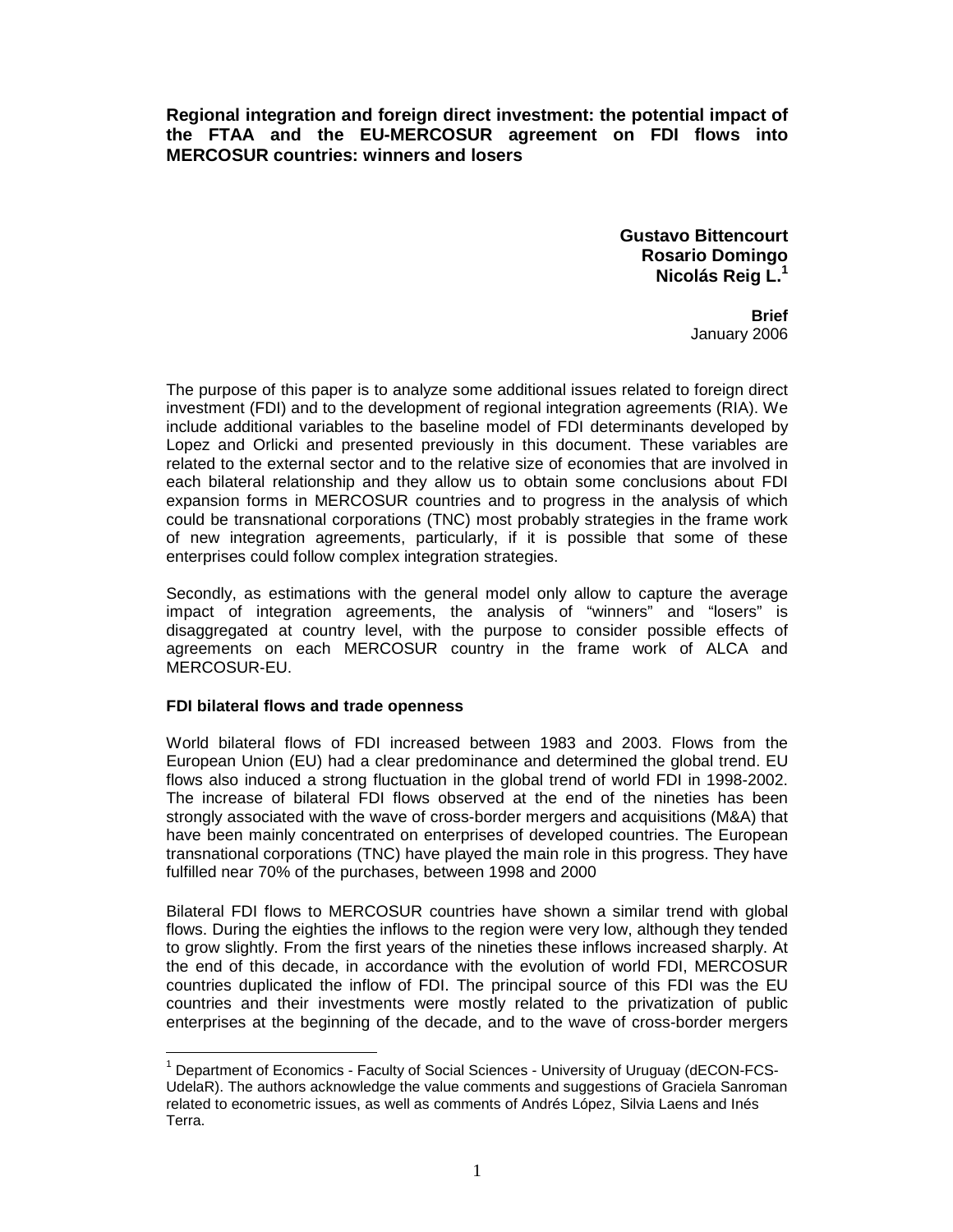and acquisitions observed in the world at the late 90's. The importance of this trend makes necessary to discriminate a more "normal" period of FDI inflows to the region (1984-1997) to evaluate the conclusions that we could extract when we incorporate in the model a phenomenon that is unlikely to happen in the next future with such magnitude.

Different theoretical approaches propose that the most open economies are those that have the greatest possibilities to capture FDI. Traditional expansion forms of TNCs (horizontal or market seeking) could be yielding space to vertical or complex forms which involve more intensive external trade. It could be possible to associate a great level of external openness with more open transnational expansion forms which could attract FDI, particularly FDI from developed to developing countries. This relationship between FDI and external openness would appear to be confirmed by some examples: the member of Agreement of South Eastern Asian Nations (ASEAN), China, Hong Kong and Korea as well as Mexico and Central America Common Market (CACM) present a correlation between the openness degree and the participation of FDI on the GDP.

## **Theoretical issues**

The combination of different theoretical issues presented in some analytical frameworks, particularly Markusen's "knowledge-capital" model and a set of typology of TNC strategies (for example Dunning, 1993; Trajtenberg and Vigorito, 1982; and UNCTAD, 1993), can contribute to define the variable set to be included in the descriptive model and to identify predominant transnational expansion forms. Markusen and Maskus (2001) indicate the existence of two basic models to include transnational firms in the traditional theoretical approaches of international trade: the "horizontal" and the "vertical" model. The first model could characterize most FDI flows among developed countries, where TNCs would obtain advantages over domestic firms, by the presence of economies of scale at the firm level. The second model would typify north-south FDI flows. However north-south and south-south flows may also be horizontal if there are high trade barriers to imports. These authors integrate both models in a new theoretical frame ("knowledge-capital" model), using this model they suggest that affiliates' production and trade tend to be substitutes between similar countries, and to be complementary when countries have great differences in their relative factor endowment.

It is important to consider simultaneously the question of transnational expansion forms and FDI determinants, to do so in the baseline model we include two additional variables: *Simisize*, an indicator of similar countries size which could allow to capture horizontal transnational expansion forms; and *XMH* that represents the external openness of the host economy.

The World Investment Reports (2004) recognized the increasingly importance of the "complex integration strategies" followed by TNCs, which have been defined by Yeaple (2003) as those which establish affiliates in some foreign countries to avoid transport cost and establish affiliates in others to take advantage of factor price differentials. This strategy creates complementarities between the two types of affiliates. The explanation of when TNCs follow complex integration strategies is that "north-north and north-south FDI reduce the cost of serving international markets in complementary ways, creating complementarities between the two forms of FDI". The variables used in the modelization to consider the effects of "FDI creation", "FDI diversion", and "FDI dilution" are strongly associated with the horizontal and vertical FDI, but they are not associated with a possible transition between both forms of FDI. We discriminate the general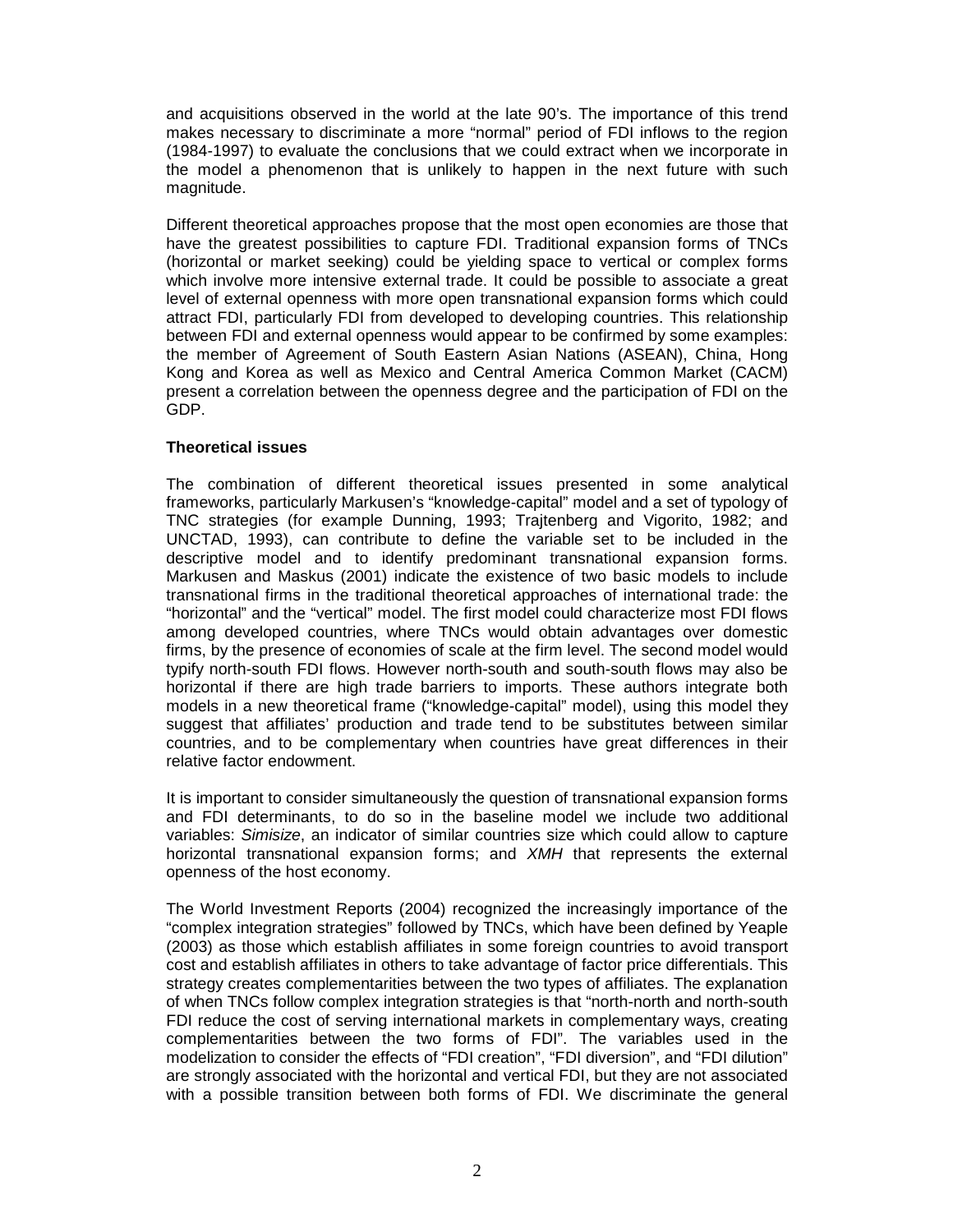model between countries' blocs with the purpose to include some dimension of this strategy.

The formation of a regional integration agreement (RIA) can imply more extra regional investment for the region as a whole but this does not mean more FDI in each member of the RIA. FDI may have an unequal distribution across countries that form the regional agreement. Within a RIA there may be winners and losers, in terms of the amount of FDI received for each country. What determines whether a particular country win or lose? Most literature on RIA and FDI find that one of the factors that may explain who loses and who wins is country size. Levy, Stein and Daude (2003) considered that the bigger losers could be the medium-size countries, since small countries are more likely to be supplied by trade rather than FDI, with or without the RIA. On the other hand, countries that offer a more attractive package for foreign investors due to the quality of their institutions, the quality of their labor force, their tax treatment of TNCs and the development of their infrastructure could be winners.

Te Velde and Bezemer (2004) found that the larger the country is relative to others in the region, the more FDI it will attract. Also, they considered that poorer countries in a region are not necessary which attract less FDI. Te Velde and Fahnbulleh (2003) suggested that if integration leads to more FDI with equal benefits to the member of the RIA, it could start a virtuous circle, so cooperation to joint investment promotion may bring benefits across the region.

What countries can do to become FDI winners or increase their capacity to attract FDI, in the regional integration? In this paper we formulate some hypothesis about how a RIA can affect FDI determinants. The evidence discussed in Levy, Stein, Daude (2003) suggests that improve in the attraction capacity may be smaller for countries that have similar factor endowments that those of the source countries, and are relatively closed to international trade. The same authors (2002b) demonstrate that countries that present a more attractive overall package to foreign investors are also likely to gain more FDI from the formation or RIAs.

## **Conclusions**

A first interesting issue is that host country GDP has not a significant coefficient, when internal market size and dynamics are the most significant variables in FDI determinant studies. This fact would be indicating a change in FDI forms from horizontal to vertical and/or complex. The form that FDI among countries adopts allows us to profile winners and losers related to FDI flows in the framework of regional integration agreements.

Other result that reinforce previous one is the positive relationship between FDI flows and trade openness. The variable which measure FDI internal creation effect for EU countries loses significance when we include trade openness in the model, because the principal market of EU exports is the own region and intra-European trade operates as determinant of trade openness which has a positive effect on FDI flows. This result indicates that one of the principal determinants of FDI flows would be the increase of trade flows (as a consequence of integration agreement or through other factors). When we evaluate possible agreements to enlarge MERCOSUR integration, this behavior must be taken into account. If this enlargement implies increased trade flows, they could have associated increased FDI flows. The sign of the agreement is not sufficient to increase FDI inflows, thus it is necessary a previous or simultaneous change in MERCOSUR countries' strategy of predominant international insertion.

When we reduce the period of analysis to remove distortions generated by the process of mergers and acquisitions developed in the nineties, the results show that FDI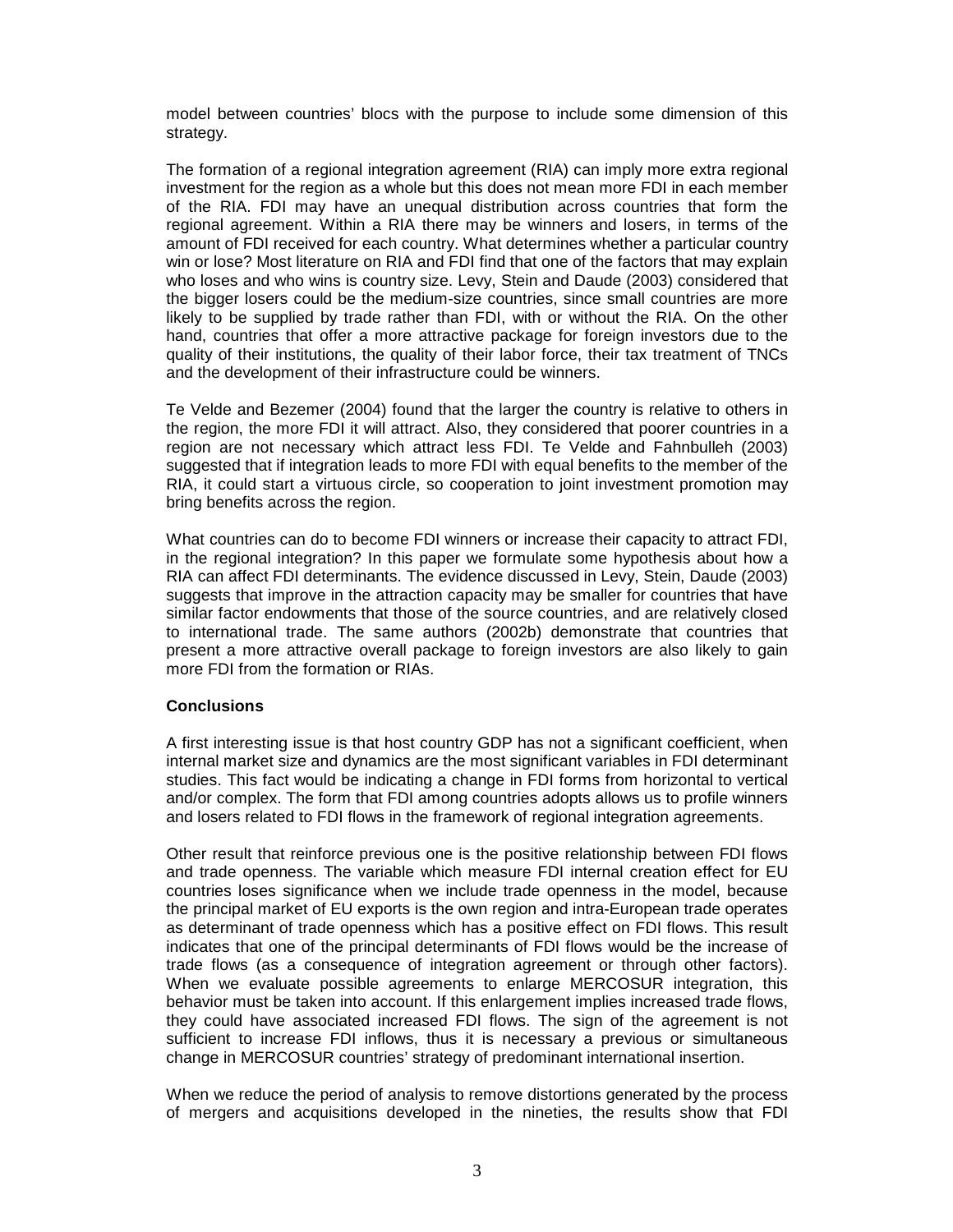increase could be associated to external creation of FDI in countries that would integrate FTAA as well as in EU.

Horizontal FDI (oriented to internal market) would predominate in bilateral flows among developed countries; elasticity associated to GDP of source country is the only significant variable to explain movement of FDI flows. In FDI flows between developed and developing countries, other variables besides GDP of source country are significant: trade openness, politic risk, privatizations, inflation and bilateral investment treaties, so these results would indicate that horizontal forms of transnational expansion are not the principal determinants of bilateral FDI movements.

Previous hypothesis would be supported in the results obtained when we differentiate exports of host countries by type of good. In the case of FDI among developed countries none export variables were significant. In FDI from developed to developing countries, the results show that open expansion forms of "resource seeking" type (natural resources and labor) would be predominant to explain the pattern of FDI movement. In this case the variation of total exports is positive and significant as well as exports of primary or more intensive in natural resources goods, but exports of industrial or with greater technological content goods seems to impact negatively and significantly in the increase of bilateral FDI flows. May be, complex international integration forms are progressing slower than we have foreseen in other works or these variables are not the best to capture this impact. Previous results could be indicating that if ALCA and MERCOSUR-EU agreements would increase trade flows –as is foreseeable- and those flows would have a positive impact on FDI flows, predominant forms of expansion would be open/resource seeking forms, since these agreements implies relationships between developed and developing countries.

In relation to which MERCOSUR countries would be winners or losers as attractors of FDI in the framework of regional integration agreements, the estimation results, using a special methodological approach, show that Brazil would be the only "winner" inside the bloc and Argentina would be probably the "loser", when we consider external creation of FDI. On the other hand, in small economies results are not so significant, but they would be showing a situation where Uruguay is near to be a "winner" and Paraguay a "loser", both in relation to its.

A significant factor, in FDI flows increase in MERCOSUR countries, has been the exports growth from the bloc to developed countries. This would indicate that investment in the region has a certainly correlation degree with trade flows from MERCOSUR countries. If integration agreements with EU as well as with NAFTA would be materialized, MERCOSUR would receive increasing FDI flows associated with additional trade flows that these agreements could generate. These considerations for the whole MERCOSUR are applied to Brazil; while in Argentina the principal FDI determinants would be internal market and privatization of public services process (trade flows seem to affect FDI flows in a decreasing form). Previous results would be reaffirming that Brazil would be a "winner" and Argentina a "loser" (trade flows are not significant in FDI to Paraguay and Uruguay).

The results of winners and losers analysis are not sufficiently robust to allow us to project potential impacts of ALCA and EU agreements on FDI flows to MERCOSUR countries. The gravitational model does not capture in an appropriate way phenomena or FDI forms that had a great weight during the period of analysis. In the other hand, it is very difficult to include control variables in these models, taking into account that there are not countries comparable to those of MERCOSUR that have previous experience in enlarged agreements with EU or NAFTA.